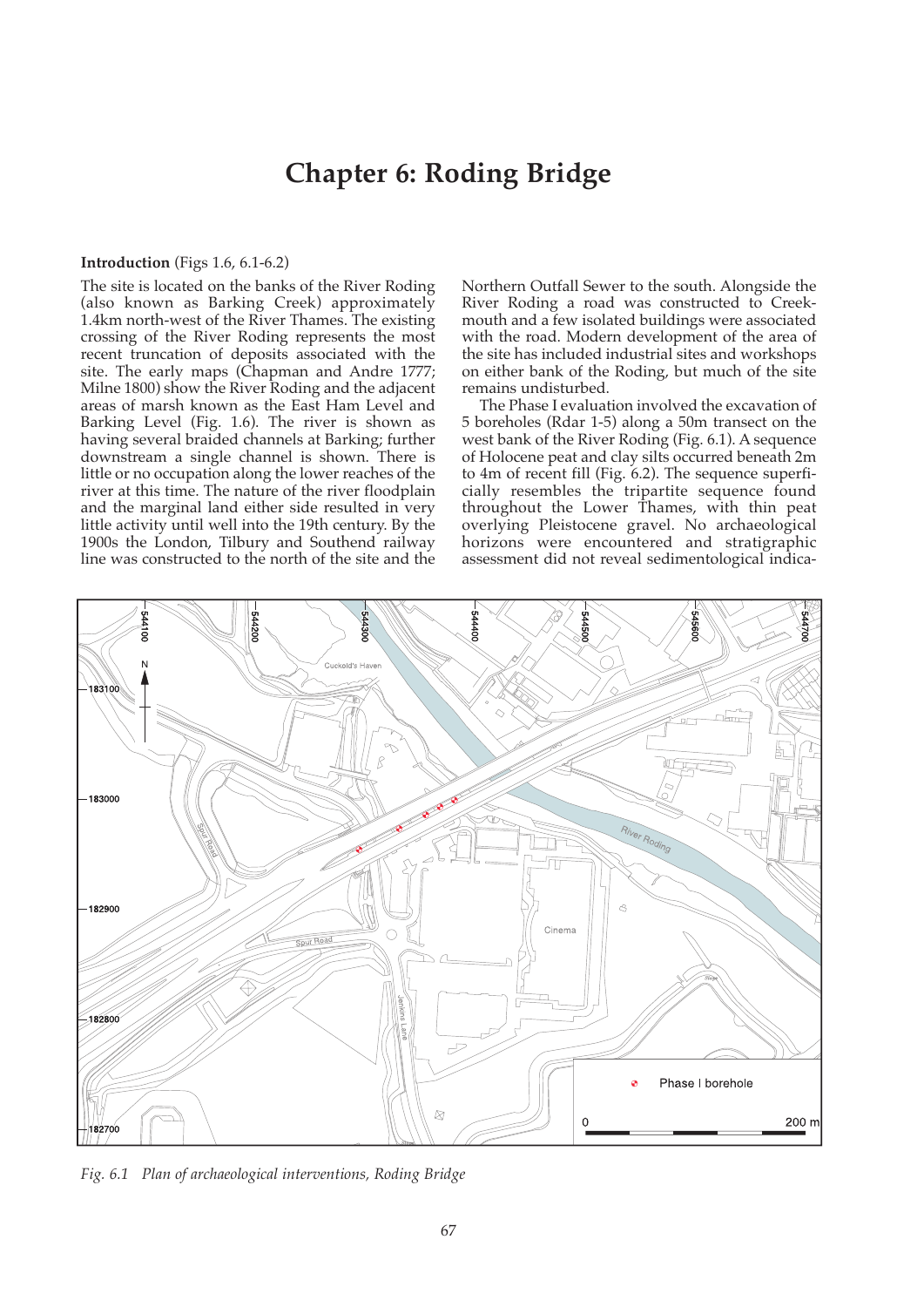

*Fig. 6.2 Stratigraphical cross-section based on borehole data, Roding Bridge*

tors of local cultural activity. The depths of recent fill and the relatively limited scale of impact did not warrant Phase II investigations. The results of the borehole assessment carried out during the evaluation are presented below. A limited programme of environmental work and radiocarbon dating was carried out from the cores retrieved from borehole Rdar 1.

# **Sedimentary architecture and environments of deposition**

## *The pre-Holocene sediments and basement topography*

## *Fluvial gravel (RB1)*

At Roding Bridge poorly sorted coarse flint gravel grading upwards into sandier deposits lay between the Holocene soft sediment sequence and the London Clay bedrock. These deposits were only penetrated by around 0.5m to 1.0m by the purposive geoarchaeological drilling. These sediments typically accumulated in cold climate braided river conditions during the late Pleistocene. The height datums indicate that they probably correlate with the Shepperton Gravels which were deposited between 10,000 and 15,000 BP.

#### *The early Holocene topographic template*

A major temporal unconformity is likely to be represented by the surface of the terrace gravel, in other words the early Holocene topographic template. The surface therefore represents the Mesolithic/ Neolithic land surface. Examination of the shape of the template reveals relatively consistent levels of around -1.25m OD. Due to the relatively high elevations inundation of this land surface appears to have occurred later than other parts of the route, probably during the middle Holocene.

## *The Holocene sediments*

#### *Freshwater sand and clay silts (RB2)*

This group of sediments directly overlay the Pleistocene gravel and consists of minerogenic sandy-silts or clay-silts becoming increasingly organic up-profile approaching the interface with the overlying peat. The fine-grained nature of the sediments suggests deposition in a relatively lowenergy environment. Environmental remains were poorly preserved in the deposits examined in Rdar 1, although pollen was recovered from the lower sandier part of the sequence (RB2a). The assemblage was dominated by pondweeds which, together with spiked water millfoil, suggests a freshwater environment, perhaps adjacent to an active channel. The low values for trees and presence of plantains, including ribwort plantain, indicates it was probably a relatively open environment with grassland nearby. Pollen of the goosefoot family perhaps hints at saltmarsh environments in the vicinity, although the poor preservation compared to the other taxa suggests the freshwater component may better represent the actual conditions on site during deposition. Age estimates from the base of the overlying peat in